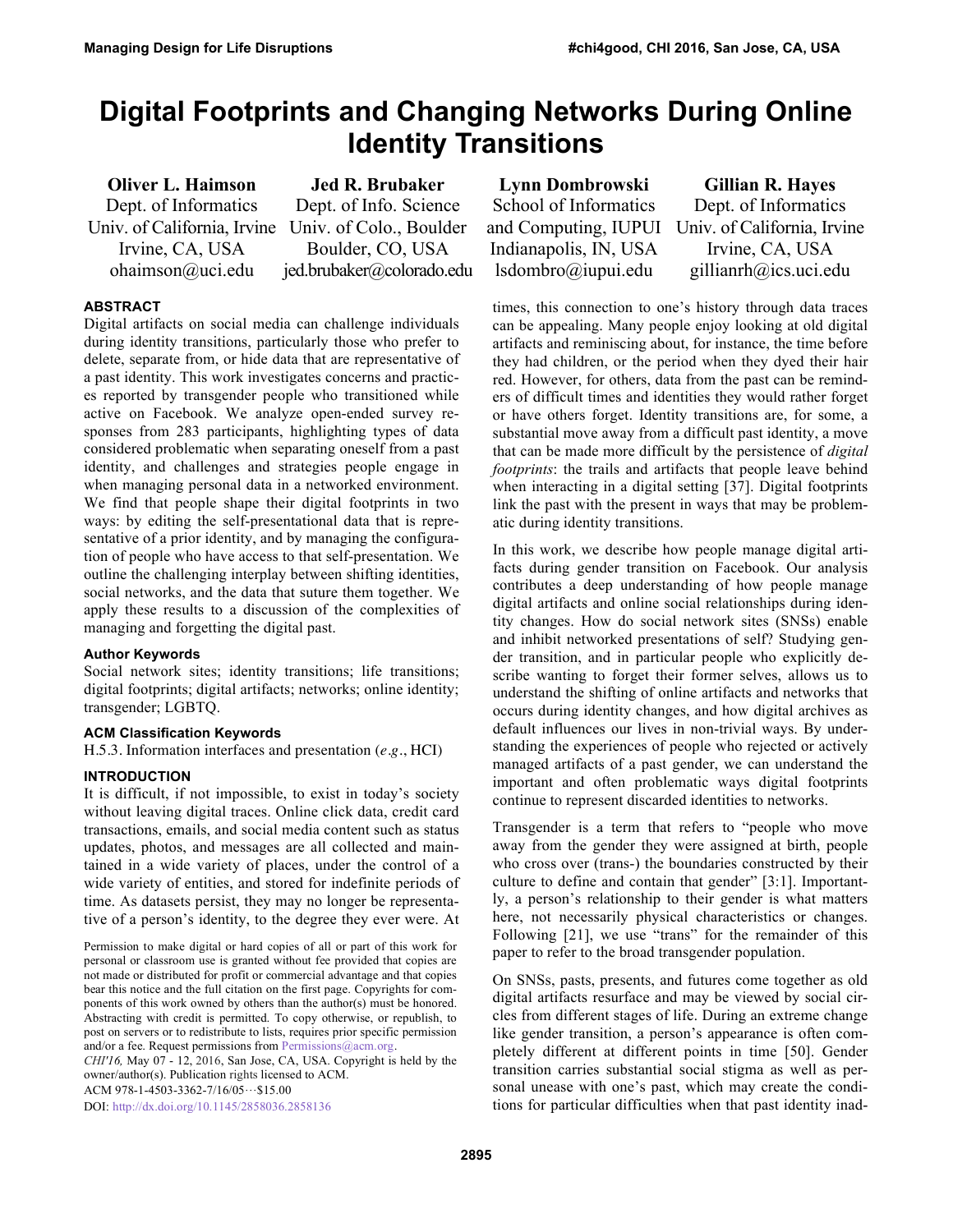vertently (re)surfaces. Because few other identity transitions encompass such potentially drastic, numerous, and complex identity changes, gender transition allows unique insight into SNS practices. At the same time, gender transitions share similarities with many other identity transitions, particular those that involve difficult and incremental disclosures, such as breakup or divorce, job termination, and coming out as gay or lesbian. Understanding how digital footprints persist and networks change during gender transition on SNSs illuminates important aspects of SNS identity changes more broadly, and our design suggestions would benefit many with transitional or faceted identities. In this work, we highlight the interplay among changing identities, online social networks, and the digital artifacts that suture them together during gender transition, and discuss the complex nature of managing and forgetting the digital past.

#### **BACKGROUND AND RELATED WORK**

SNSs serve as personal archives containing memories from the past. Forgetting was once the norm and remembering the exception, but digital technologies have shifted the balance to remembering as the norm [35]. Facebook's Timeline, for example, presents itself as a literal representation of the events of one's life. Recent features such as "A Look Back" and "Year in Review" resurface past data to encourage reflection and deepen engagement with the platform. However, when considering one's life events, one would not want to revisit all past circumstances. Some events are mundane, while others are emotionally painful. Even for people with relatively static identities, interacting with past digital footprints can be problematic. The widely publicized Year in Review app, for example, universally applied the tagline "It's been a great year!" even for those whose years included death and loss [43].

Data on SNSs, though not viewed by users explicitly as comprising a personal archive, nonetheless are organized and curated into a sort of digital repository [55,56]. People value revisiting old Facebook posts for reminiscence [3,56]. Prior research has examined how people manage and reflect on digital data collections from the past, particularly how they keep and curate these objects both individually (*e.g.*, [14,16,18,19,23,26,40,42,47,55,56]) and collaboratively (*e.g.*, [47]). Complicated decisions must be made surrounding whether to keep or destroy old items [16]. Digital artifacts on SNSs can lead to focused reflection but may also limit the scope of what is remembered [47].

All digital content is a product of the context in which it was created [38]; information that may have been properly disclosed and privacy-appropriate when it was posted may become undesirable and inappropriate over time [25,41], particularly after substantial identity changes. To reflect upon whether and how personal archives should be maintained, Gulotta *et al*. [18] presented participants with systems that caused digital photos to decay over time. People were particularly resistant to this decay, in part because it was so antithetic to norms of how digital devices should behave and digital archives should be preserved [18]. However, some who have experienced major identity shifts may have felt differently; disappearance of photos of one's past gender identity, for instance, may be cathartic for some. Sharing past content with others is similarly temporally complex; Ayalon and Toch found that willingness to share Facebook posts significantly decreased as time passed, particularly when a major life change had occurred [2].

There may be great value in the ability to forget the past. Sas and Whittaker explored the emotionally painful experience of managing digital possessions after a relationship breakup, and found that digital artifacts' pervasiveness was highly problematic [46]. In the context of online reputation management, Woodruff found that not only is repairing an unfavorable online reputation unpleasant and disempowering, it is also often impossible [54]. SNSs, however, can enable their users to adjust past content and are in a position to improve user experiences by allowing problematic personal content from the past to be deleted. Another challenge users face when managing their digital footprints is contending with the potential social risks associated with exposed memories. For example, when parents manage their children's online identities, they must weigh benefits and potential risks of sharing photos and information about their children [28,29]. Similarly, trans people face a trade-off between sharing content and unintended disclosures of their trans identities. SNS design to support intentional forgetting could benefit those facing difficult life transitions [46].

People hold a wide range of perceptions and opinions around ownership of digital artifacts and which sorts of deletion requests and behaviors are appropriate [5,32]. For instance, social tensions can arise between photo owners and those tagged in photos [5]. Legal literature has discussed and debated people's "right to be forgotten," a vague set of rights recognized in the European Union allowing deletion or blocking of online data from one's past in certain contexts [25,27,45,53]. However, without an established legal framework, it is unclear whether and how the "right to be forgotten" will be applied practically in SNS contexts, particularly when concerning content uploaded by other people [27,53]. Right to be forgotten legislation could effectively draw long-contested ownership lines regarding digital artifacts like photos, giving control to those people in the photo rather than only the person who posted it, by mandating that certain photos be deleted [45].

Identities are socially constructed [4,36], and identity transitions are social [20,21]. Managing social relations during transitions is difficult and causes tensions, as people explore new identity presentations through technology by experimenting with appearance and behavior while negotiating interactions and relationships with others [20]. SNSs can be important places to find support while creating a new sense of self [21]. However, in this work we focus on the ways that an old identity's digital footprints can persist and complicate networked self-presentation on SNSs.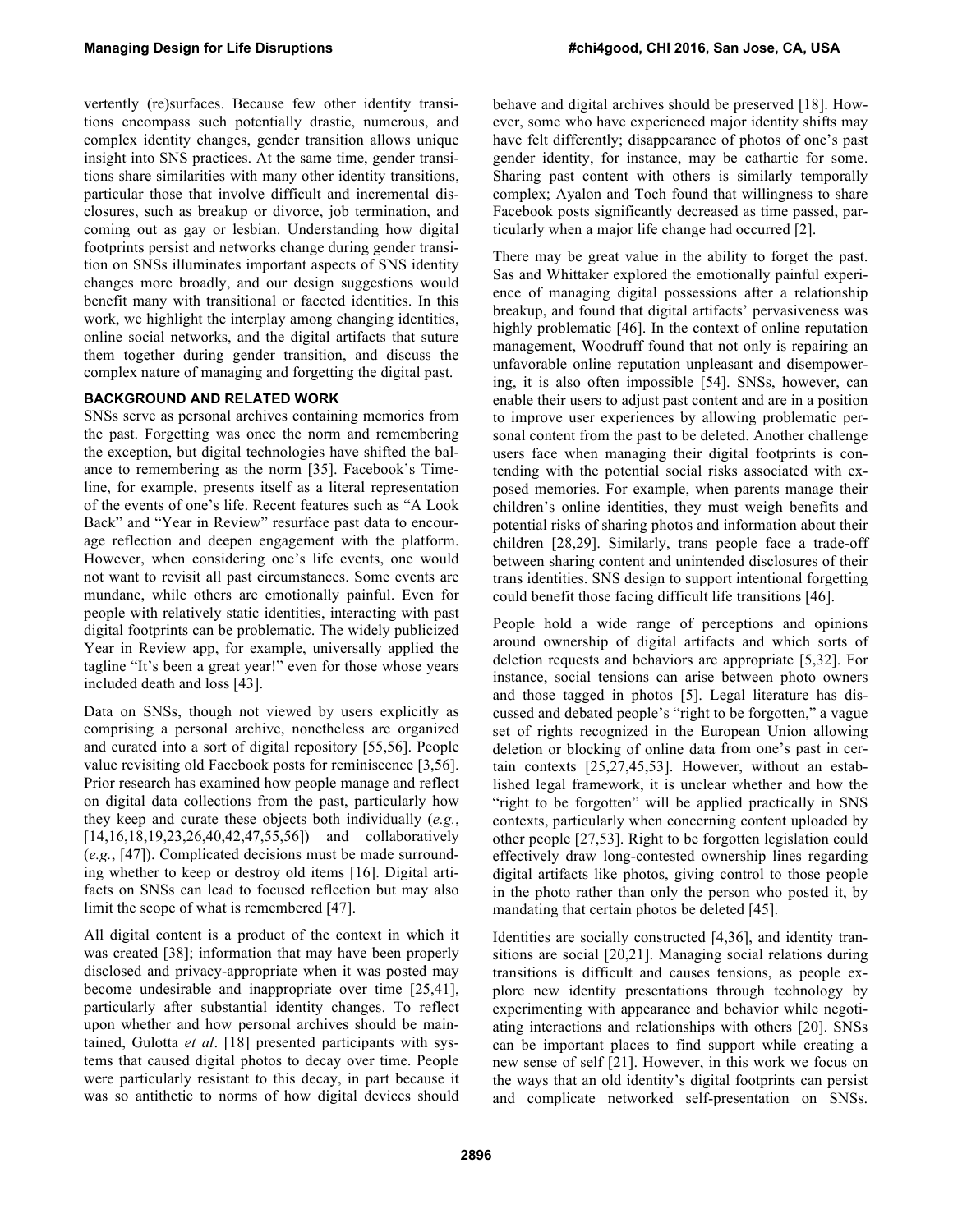While we and the participants in our study necessarily contrast "new" and "old" identities, we note that new/old is a false binary. Gender transition is rarely a linear path from one gender to another – it instead may include pauses, regressions, and tangents [22] – and identity continues to adjust post-transition.

## **METHODS**

We developed an online survey aimed at trans people who experienced gender transition on SNSs. Due to the nature of the research questions, the survey excluded people who transitioned prior to establishing a profile on an SNS. All of the participants whose data are included in the analysis had experienced a gender transition of some sort on Facebook, whether from male to female (MTF), female to male (FTM), or from a binary gender to a non-binary gender such as genderqueer, agender, or gender non-conforming. We used several methods to recruit participants and ask them to complete the survey. We shared recruitment materials on our social media profiles and encouraged our networks to share the link. Recruitment materials were emailed to several email lists targeted at the transgender and LGBTQ communities, and shared on LGBTQ and transgender-focused groups or forums on Facebook and other SNSs. We also distributed recruitment materials to our contacts at several health centers specializing in trans healthcare. We incentivized participation by entering survey participants into a drawing for a \$500 Visa gift card. The survey was active for six weeks in 2014.

Given the sensitive nature of the subject matter, anonymous reflection on the gender transition experience was valuable. Thus, we gathered open-response survey questions on participant's experiences rather than interviews, to allow participants to anonymously reflect on their experiences. While survey-based work can be limiting because of the inability to ask follow-up or clarifying questions and to iteratively develop questions over time, online surveys afford anonymity that can give people space to reflect on sensitive topics and disclose personal experiences in ways they may not otherwise [24,49].

Although many people experience transition without any challenges related to SNS use, we were particularly interested in the ways digital footprints can be challenging. Thus, we asked the following questions (answers like "Nothing" and "N/A" were removed before calculating the descriptive statistics):

- What parts of transitioning on Facebook were especially difficult? Why were they difficult? (*N*=259, 61.37%, mean word count=27.44, range: 2-170)
- What do you think would improve the online gender transition experience on Facebook? (*N*=241, 57.11%, mean word count=22.80, range: 1-108)
- What would you change about Facebook to make it more friendly to transgender / gender non-conforming people? (*N*=203, 48.10%, mean word count=23.01, range: 1-143)

• Is there anything else you would like to tell us about your transition experience on Facebook? (*N*=112, 26.54%, mean word count=29.16, range: 2-176)

These questions were part of a larger survey effort; the survey is available as an Appendix in [21]. While our survey included questions about several SNS platforms, the data and findings in this paper are specific to Facebook, because it is the dominant SNS in the U.S., used by 71% of online adults [13] and by 98.9% of participants in our study.

The questions analyzed in this paper were phrased in a way that emphasizes negative experiences, which, while a limitation of this study, is not uncommon, even in widely used scales (*e.g.*, [10,31]). We do not claim that a finding of our work is that people faced challenges in managing digital artifacts on Facebook. Instead, we focus on *how* people manage and shape digital footprints and changing networks during identity changes.

## **Data**

615 participants started the survey, but 40% either did not finish or were disqualified for not meeting the study's criteria. Some participants did not answer the optional openended questions. The optional questions analyzed in this study were between two sets of required questions, and 422 participants completed both of the required sets. Thus, we calculate the percentage of participants who answered the open-ended questions out of 422. Of these, our sample included 283 participants (67.06%) who responded to at least one of the open-ended questions listed above. The first author manually cleaned the data, removing responses from those who completed the survey despite not qualifying.

During our analysis, orientations toward forgetting the past and actively managing digital artifacts and networks inductively emerged  $(N=124 / 43.82\%$  as opposed to  $N=72 / 43.82\%$ 25.44% who did not and *N*=87 / 30.74% from whose data this could not be determined). We analyzed data from all 283 participants in the final dataset to inform the results presented in this paper.

Participants could choose multiple genders and race/ethnicities (*e.g.*, a person may identify as transfemale and as genderqueer, white/Caucasian and Hispanic/Latino). As such, these demographic percentages add up to greater than 100%. 46.30% of participants identified as female/ transfemale/transwoman/MTF (F), 39.18% as male/transmale/transman/FTM (M), and 25.48% as genderqueer, agender, gender non-conforming, non-binary, or a different gender (NB). Our sample was not racially diverse: 90.68% were white/Caucasian, 5.21% Asian/Pacific Islander, 5.48% Hispanic/Latino, 3.01% American Indian/Native American, and 1.92% black/African-American. The lack of racial diversity may be a result of our networks used to recruit participants, and is a limitation of this research. The mean age was 28.93 (*SD*=8.84, range: 18-66). We include quoted participants' gender abbreviations and ages in parentheses.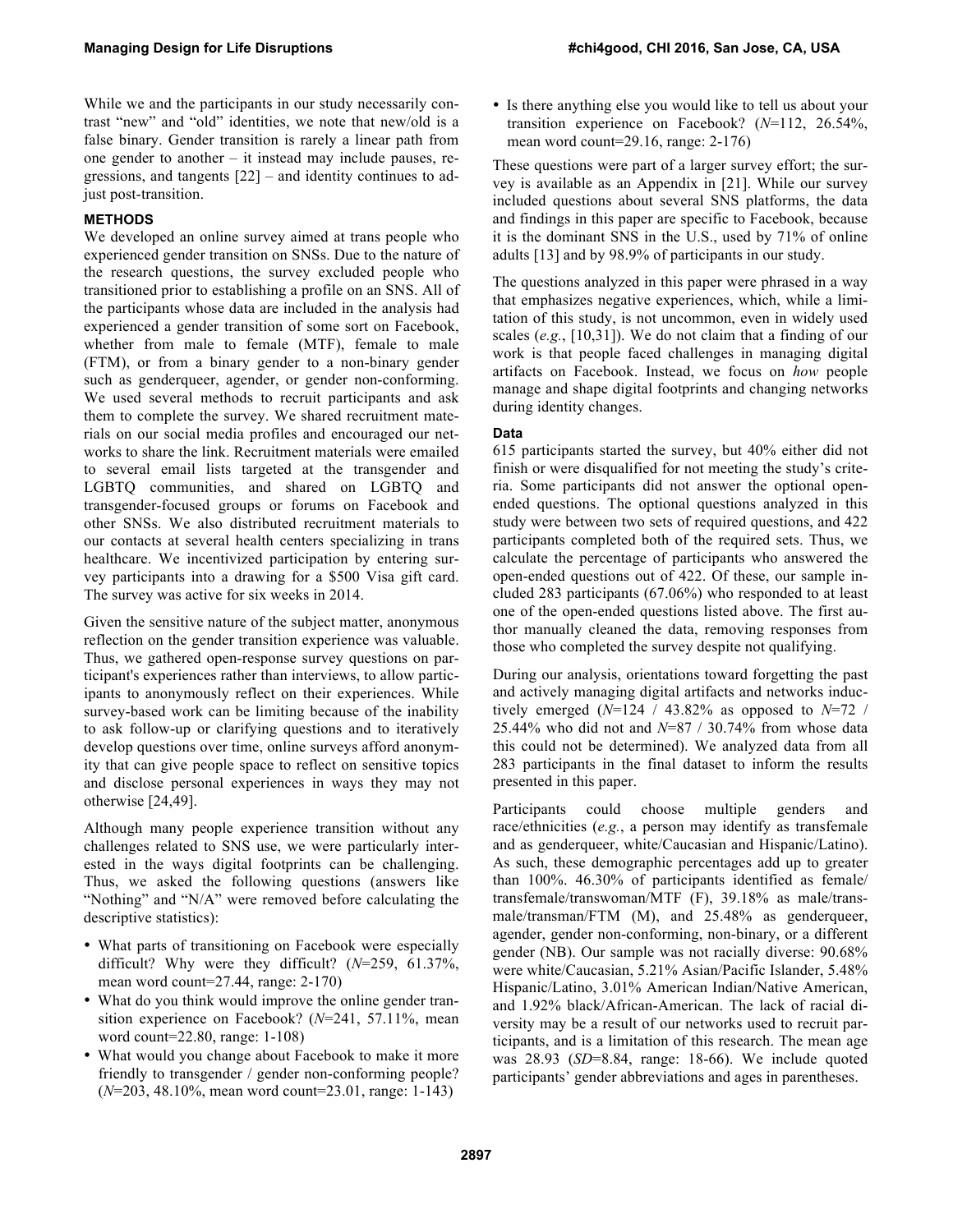Participants reported a median of approximately 201-500 Facebook friends and a median daily Facebook usage of approximately 1-2 hours. On average, participants began their transition on Facebook 2.41 years prior to taking the survey (*SD*=2.07, range: 0-10) and began their transition overall 3.97 years prior to taking the survey (*SD=*4.60, range: 0-45).

# **Data Analysis**

We initially approached the data using inductive open coding [11] and live coding techniques [30]. Live coding is an iterative, dynamic, and fluid coding process that employs a mixture of discovery and validation in the code creation process [30]. Allowing codes to "talk back" during live coding (*i.e.*, letting newly-discovered codes influence and change the meaning of other codes and the data itself in an iterative fashion) can enable a shift in the research focus, question, and frame [30], which happened in this work. Our analysis was not initially focused on digital footprints, changing networks, and persistent unwanted ties with a past identity, but this became our focus after it emerged as salient in the data. We discovered and validated these themes through our fluid coding process [30] and then used them to guide our analysis.

Once we focused on digital artifacts and changing networks, the first author developed a codebook and revised it through discussion with the other researchers, iteratively applying it to additional data. Our codebook (see Table 1) helped us understand how social media artifacts trace back to previous times and identities and how social networks change over time. After developing the codebook, we engaged in selective coding [11], applying dominant themes to the full dataset. Three researchers coded data from 50 randomly-selected participants and established inter-rater reliability at an acceptable rate (0.73). Then, the first author coded the rest of the data according to the codebook.

# **RESULTS**

In this work, we highlight the challenges that arise when managing social data that are representative of a past identity in a networked environment. Challenges arise when digital footprints provide ties between past identities and current online networks. Participants reported how they managed digital artifacts such as photos, names, and gender markers. We detail the ways they edited, partitioned, and shifted networks to deal with context collapse [8] and control information disclosure during and after transition. Our results indicate that networks themselves are a type of digital footprint and managing the configuration of people who have access to one's shifting online self-presentation is heavily mediated by technological platforms.

# **Digital Footprints**

On Facebook, digital footprints often persist long into the future. In this section we describe the types of data participants considered problematic when separating from a past identity, and some of the ways that they edited these data. In the context of gender transitions, digital footprints representative of a previous gender identity remain in many forms, including photos, names, and gender markers, each of which we detail below.

## *Photos*

Photos were especially salient digital footprints for participants. Digital photos are an important means of communication, and also help to shape peoples' identities and memories [12]. Archives of digital photos remained on participants' Facebook profiles during and after gender transition, and could be removed only by either manually un-tagging photos, or by creating a new account entirely.

Any user with access to a particular photo, sometimes aided by a facial-recognition algorithm, can tag a person in a Facebook photo. Tagging creates a link between a photo and the tagged person's profile. Tagged photos often, but not always, contain the tagged person's image. Un-tagging photos (also sometimes called de-tagging) is a Facebook practice in which a person removes the link between a particular photo and their Facebook profile, and at the time of this writing must be done manually one by one.

When asked what would improve the gender transition experience on Facebook, many participants described their desire to be able to un-tag photos *en masse*, and the difficult feelings that arose when they could not:

## *More control over pictures, or maybe mass un-tagging. 'Cause I've got 6 years of pictures I probably need to go through and quite frankly, that's going to bring up some rough memories.* (M, 26)

Even if one could un-tag all old photos, this would still not address more complicated issues like control over photos and the persistence of digital footprints, much as Sas and Whittaker found in the context of relationship breakups [46]. In the case of photos, there is no clear idea of who "owns" a photo. Is it the property of the photographer, the person who posts the photo on Facebook, the people in the photo, or some combination of these? When someone else posts a photo, a person can un-tag themselves, but cannot delete the photo. To address some of these tensions, Besmer

| themes                                                                                   | digital footprints |        |                   | changing networks: ways of partitioning networks |                                            |                                          |                 |
|------------------------------------------------------------------------------------------|--------------------|--------|-------------------|--------------------------------------------------|--------------------------------------------|------------------------------------------|-----------------|
| codes                                                                                    | photos             | names  | gender<br>markers | partitioning<br>network on a<br>current account  | editing network<br>on a current<br>account | maintaining<br>multiple accounts account | moving to a new |
| Percentage of participants<br>assigned each code based on<br>open-ended survey responses | 19.08%             | 19.43% | 18.73%            | $ 20.14\%$                                       | 5.65%                                      | 4.95%                                    | 7.77%           |

**Table 1. Prevalence of themes and codes in the data.**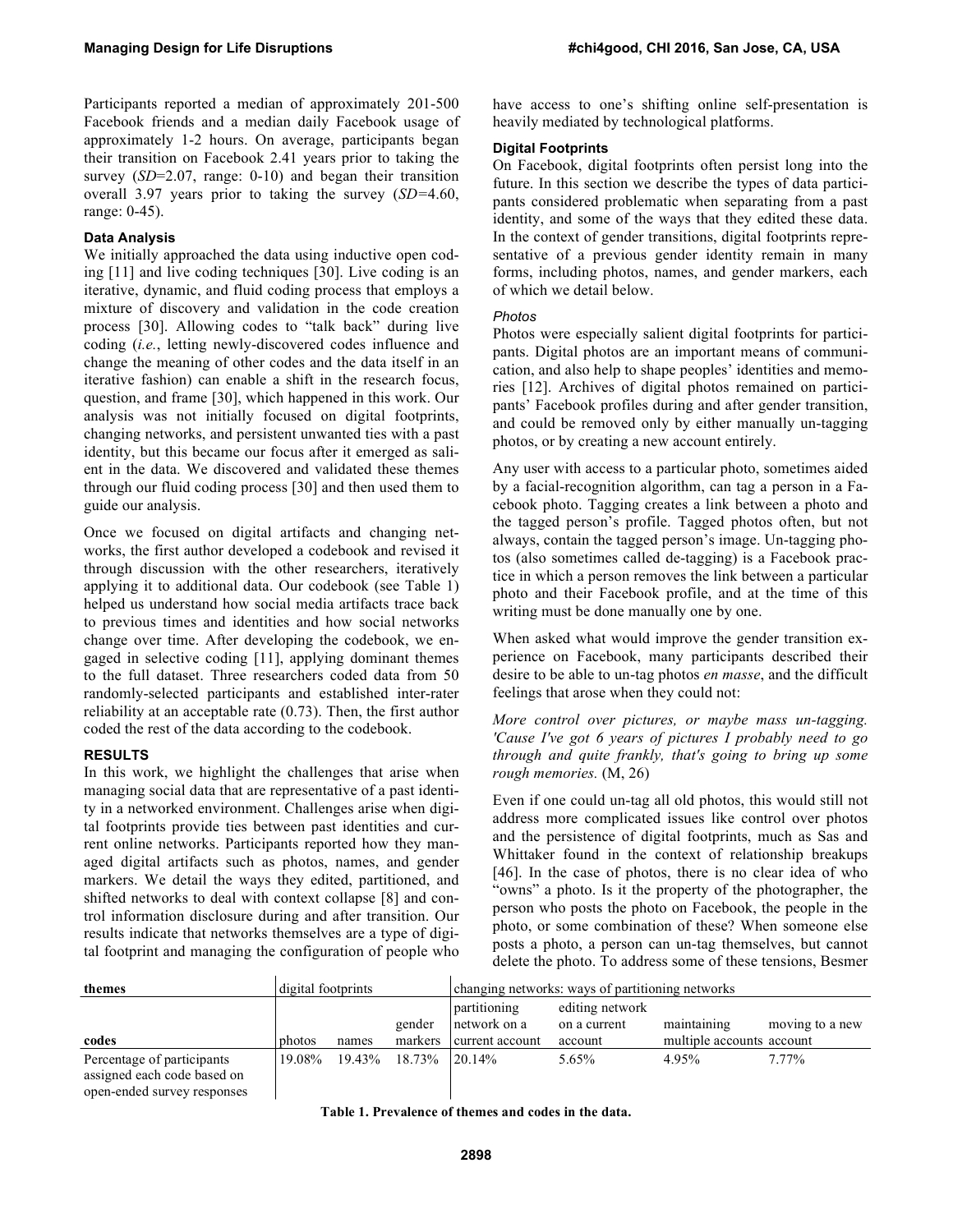and Lipford designed a Facebook application allowing users to request photos they were tagged in to be restricted from particular people or groups of people [5], but this functionality has not yet been incorporated into the site. In our study, lack of such privacy tools caused difficulty for participants, one of whom (NB, 38) stated it was *"still difficult that some pics of me before I cannot delete ... It's mortifying."*

Many participants desired more control over pictures posted and tagged by others*.* Although Facebook allows users to approve tagged photos before they are posted to their timeline, this participant described shortcomings in this feature:

*I have several times put the settings to notify me when someone else is trying to tag me in a photo, asking for my approval. Sometimes it works, but then changes back, sometimes it doesn't seem to have worked at all. It is not nice to suddenly open your Facebook and see a picture of 'the old you' someone else has posted – and know that everyone on your feed saw it too before you had the chance to un-tag yourself.* (M, 26)

Photos of one's former identity can also surface algorithmically. As one participant (F, 34) stated, *"it was a horrible experience when the auto-tagging algorithm suggested [my dead name] in pictures of me."* "Dead name" refers to a trans person's birth name, and for many, is rarely disclosed to others. This person had started a new profile, while keeping her old profile active, to manage separate audiences to whom they had or had not come out to as trans. However, algorithmic features like facial-recognition can result in potential leakages between accounts and faceted networks.

When a photograph of one's old identity surfaces, it causes complications within one's Facebook network(s). Even if a person only has one account, their network may include friends met post-transition, who may not know that that person is trans. Thus, the surfacing of an old photo can inadvertently disclose one's trans identity to their network:

*I cannot delete photos others post of me and asking them to take them down may result in my having to come out to people I do not want to come out to.* (M, 33)

While some in a person's network may be sympathetic and willing to curate photos to help a person present the online identity they wish to present (as found in [17]), others may behave in hurtful ways. For example, one participant described photo tagging used as a means of harassment:

*People posting old pictures of me as a male and then tagging me in them with things such as 'this is what \_\_\_\_ really looks like.'* (F, 23)

Digital footprints of an old identity can create conditions under which difficult social interactions occur, and may leave one vulnerable to discrimination and harassment. In these cases, online photo management during life transitions becomes a matter of more than just personal preference, and may be an area where "right to be forgotten"

could apply. Similar challenges undoubtedly also occur during other identity transitions, such as divorce and job termination. SNSs like Facebook must consider how to effectively allow separations between users' past and present identities. As participants in our study revealed, allowing mass photo un-tagging could be a first step along this path.

#### *Names*

For those who maintained a Facebook account throughout their gender transition, names often remained a persistent digital footprint. Although mechanically easy to change one's name, many social and technical barriers remained.

Socially, participants often delayed or resisted name changes for some period of time because it would mean "coming out" to their entire network at once:

*Allowing people to choose who sees what name (if they're not fully out) – a way to use the settings function to choose, for example, that your family only sees your given name, might be helpful.* (NB, 30)

Many participants lamented the technical and policy limitations of changing their names on Facebook, which often led to old names remaining as digital footprints. One participant described Facebook's name change policy, and went on to suggest ways to improve name change policies to allow for incremental, iterative changes:

*You are limited to a certain number of name-changes before you are disallowed from changing your name again, which seems arbitrary to me. I would also make it easier to use initials or the like – early in transition I tried to change my first name to my first three initials, but it would only allow me to capitalize the first one.* (M/NB, 28)

When rigid name policies challenge an individual's ability to change their name, sending messages and communicating with one another on the platform can become confusing. For instance, messages including old names can be a source of persistent digital footprints, resurfacing past identities. The Facebook URL itself can also behave as a digital footprint, making a past identity linger:

*They should allow more than one change to the username (not your name, but the part that shows up in the URL). I'm lucky I never changed mine before transition, or I'd be in a very awkward situation.* (F, 30)

Like un-tagging but being unable to delete others' photos, references to one's old name or gender in other peoples' posts allowed old identities to persist on Facebook. Manually removing such digital footprints was tedious:

*Combing my post history in order to remove references to my original name/gender assignment was fairly tedious. I'm not sure it'd be feasible for them to build a tool to autochange references to your name once you've changed it in your profile, but it would have been handy.* (F, 26)

Managing digital content from the past on such a granular level takes immense emotional work, and requires reflec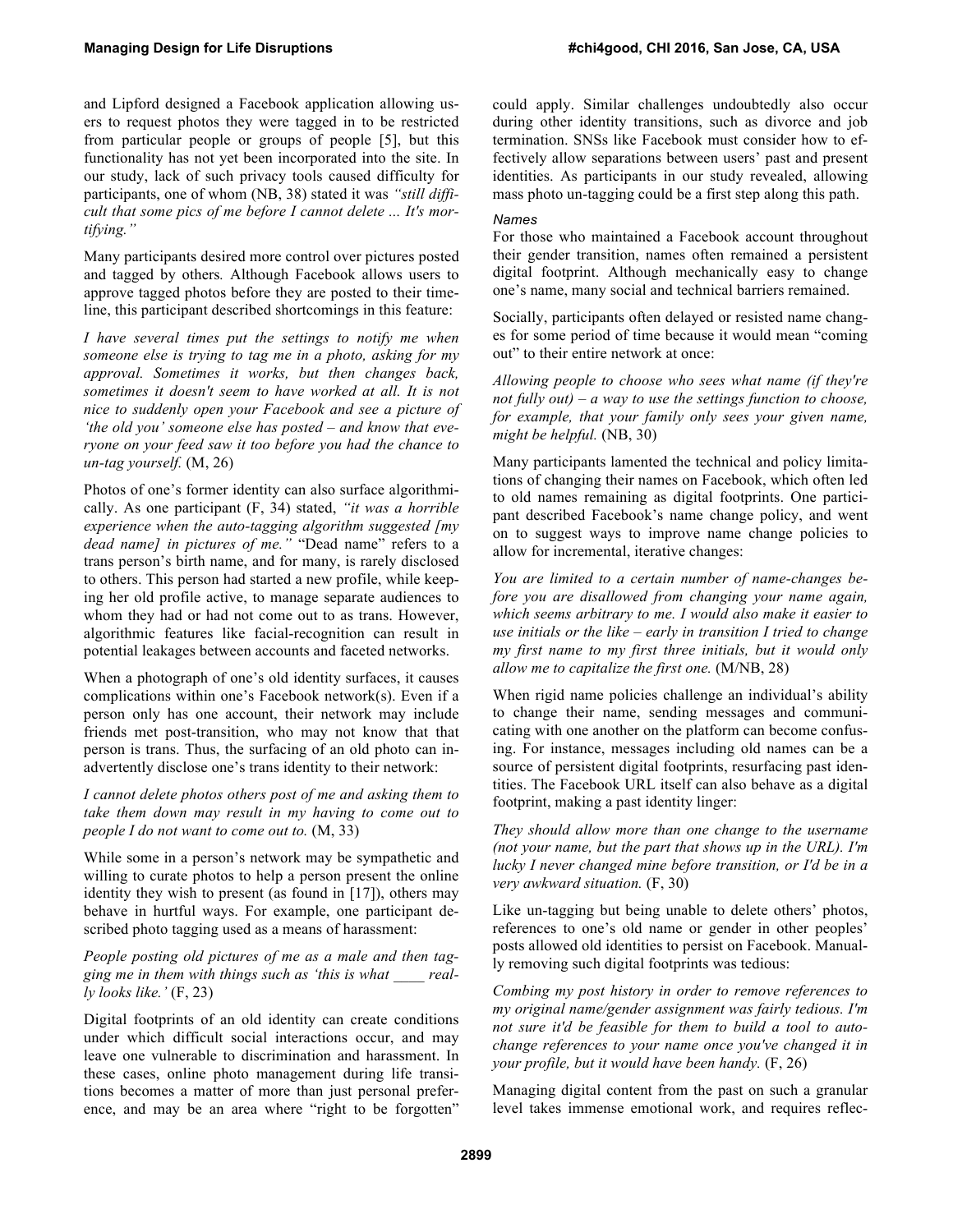tion on one's past in a way that is challenging for many during identity changes. Participants' experiences show how social and technical barriers to name changes on Facebook often allowed previous names to remain on participants' profiles as persistent digital footprints of a past identity. Again, online identity management challenges faced by trans people mirror other identity transitions that may include name changes, such as marriage and divorce. When embarking on a divorce, a person may want their name change visible to some members of their networks and not others. At the same time, ties to one's married name may persist online in problematic ways. This analysis highlights the ways that iterative name changes and disclosures are often necessary during identity changes on SNSs, as well as improved capabilities for cutting ties with previous names.

#### *Gender Marker*

Privacy and disclosure options for gender markers are more nuanced than for names – that is, a person could choose to make their gender option viewable to only certain portions of their network. However, like names, it is not possible at the time of this writing to display one gender to some people and a different gender to others. This caused difficulties for participants during transition:

*Changing my gender and having it visible has been the most difficult. It's a sure-fire way to come out to everyone and anyone who views my profile. I'm not ready for that yet.* (M, 22)

Family members can persist gender markers in the way they describe their relationships to trans people. For instance, one participant (F, 23) stated that *"having people list me as their 'son' instead of their daughter"* on Facebook was especially difficult. Facebook currently only allows people to list family members using terms that correspond to their self-identified gender pronouns. However, some participants reported family members marking them with genderinappropriate family-relationship terms pre-transition that did not shift when they updated their gender on Facebook:

*Since changing my gender on Facebook to genderqueer I am listed as 'son' on my mother's page. It would be great if Facebook would replace that with 'child,' 'offspring' or some other gender neutral word that lets people know I am my mother's child without implying being male or female.* (NB, 28)

This highlights the co-owned nature of family relationships as a digital artifact on Facebook and the self-presentation complexities it can invoke.

We have shown how, for some participants, gender markers remained as a persistent digital footprint linked to a previous identity. Although gender markers are digital artifacts uniquely important to trans people, other SNS status markers apply similarly to other identity transitions (*e.g.*, the "relationship status" marker for those facing divorce or breakup, or the "interested in" marker for those considering coming out as gay or lesbian). Because one cannot show

these markers differently to different facets of their networks, they may cause difficulties for those trying to distance themselves—often slowly—from a past identity. Effectively designing SNSs for identity change entails designing for networked temporal complexities, such as by providing markers that allow incremental disclosures and are not inadvertently linked with past identities.

Gender transition, like many identity transitions, is complex and involves difficult self-presentation and disclosure decisions, many revolving around management of digital footprints like photos, names, and gender markers. In this section, we described the ways that people navigated gender transition within the context made possible by Facebook's affordances and by their particular networks. However, at the same time as they worked within these constraints, some participants longed for other ways to manage identity changes, either iteratively or abruptly:

*There's not a lot that is gender neutral about the defaults (i.e. default photos) so you must go all the way or not. Having a slightly more intermediate step where you're getting rid of photos that you don't want representing you, including profile pictures, but not entirely ready to fully come out, would be helpful, I think.* (F, 27)

*Maybe if there were a way to take your current profile and wipe it clean of posts, tags, etc., start fresh, but without creating a new account or losing your friends. Just a sort of 'rebirth' of the account.* (M/NB, 28)

SNSs must take great care to design inclusively for users who wish to remove ties to past identities. In this section, we described the data that persist as digital footprints of a past identity, and how these data are managed. Selfpresentational data are managed in relation to a network. Next, we turn to look at networks in detail and the ways that people edit and manage them during identity change within the constraints of a profile-based online platform.

#### **Changing Networks**

When managing identity transformation in an attempt to distance oneself from a non-representative past, it is often not enough to simply edit digital footprints, as we describe in the previous section. People must also manage the configuration of people on SNSs who have access to the selfpresentation enabled by digital artifacts. This involves unique practices and strategies detailed in this section. A person's online identity is constructed and presented in relation to the social network that surrounds them [7], and networks can change rapidly during identity changes.

Many participants explained that transitioning on Facebook was difficult because of the people in their networks, not because of the interface itself:

*It's a scary thing, but only because of other people.* (F, 20)

As much as some participants explicitly stated that their networks, rather than the Facebook platform, were problematic during transition, difficulties may be compounded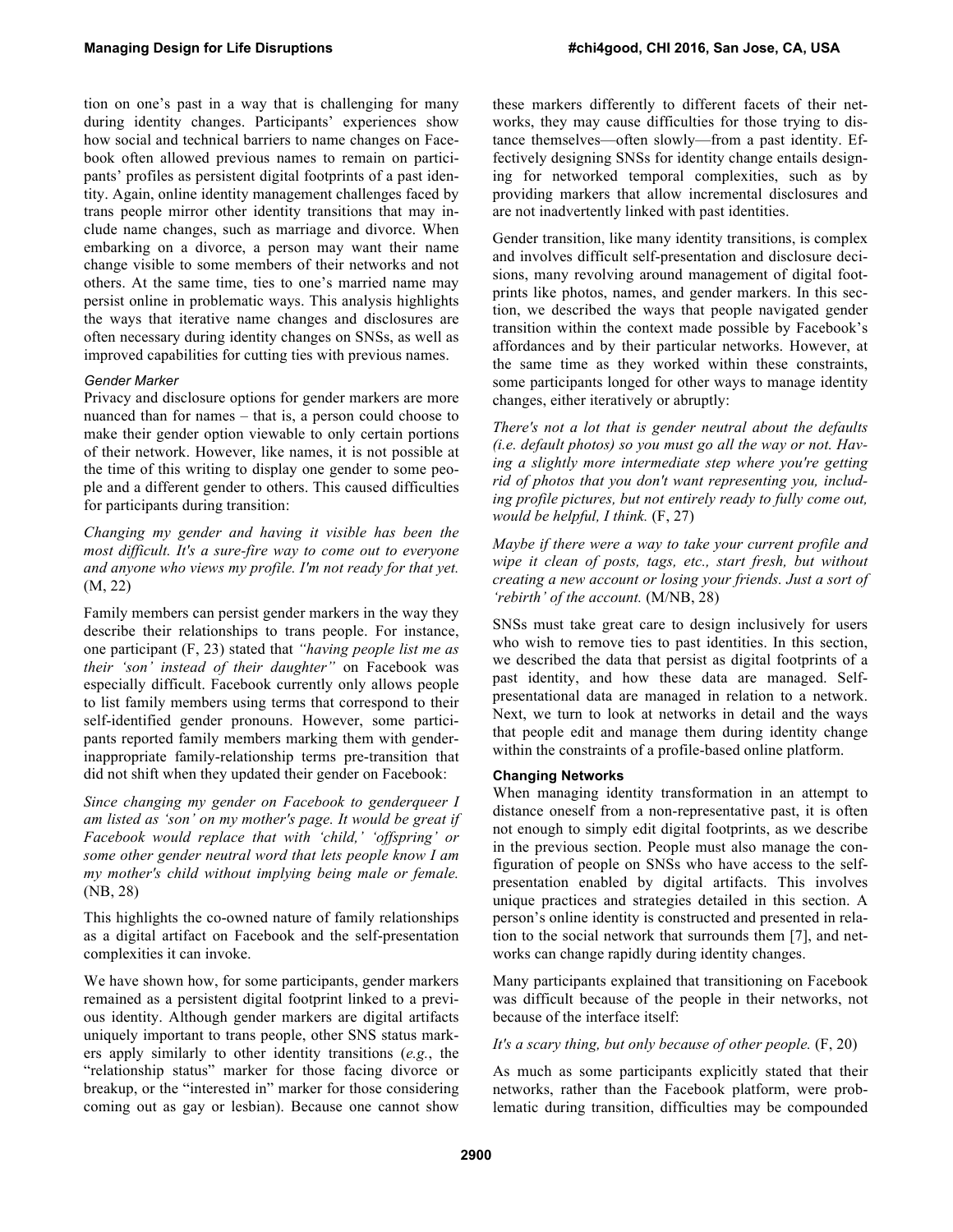by the ways that Facebook mediates these networks. To be able to use Facebook as a social platform, participants faced difficult decisions around how to manage their changing networks.

To explore the multiple, varied, and complex ways that networks change and are partitioned during gender transition, we consider two characteristics of network members in relation to participants: participants' desire/necessity to disclose their trans identity to that person, and length of time that person has been in the participant's life. As an example, during the identity exploration and transition process, many participants partitioned (or wished to partition) their networks to allow family members (low desire to disclose trans identity) to see some content and certain friends (high desire to disclose trans identity) to see other content:

## *The most difficult part was being able to maintain a closeted status to certain people (family) while being out to others (friends).* (F, 27)

Similarly, many participants partitioned their networks depending on network members' newness to their network: new friends and acquaintances would see different content than old friends. However, even after making difficult decisions surrounding network partitioning, determining how to manage disclosure of an emerging trans identity on Facebook presented another hurdle. Often, participants attempted to partition their Facebook networks to mirror boundaries between facets of their networks in the physical world, similar to Vitak and Kim's [52] findings. To do this, participants employed four primary methods:

- **Partitioning network on a current account** (*e.g.*, using lists, groups, and privacy settings)
- **Editing network on a current account** (*e.g.*, by unfriending certain people and adding new people)
- **Maintaining multiple accounts** to partition old networks from new networks
- **Moving to a new account** and deleting the old account

## *Partitioning network on a current account*

Many participants maintained their pre-transition accounts while using advanced features like lists and privacy settings on particular posts to manage disclosure to particular portions of their network. These practices may lead to increased stress for users [21] because they then must predict and manage certain people's reactions to their transition. For example, a participant (NB, 23) described having *"to decide who I would allow to see my gender-related posts. I was forced to critically analyze my relationships with family and friends in an effort to predict their reactions. In some cases, I expected someone to be supportive, but they turned out to be very much the opposite."*

Another participant discussed the worrisome nature of differential trans identity disclosure:

*I use the [Facebook] lists to hide certain data from some people, and I don't want to worry about how often Facebook decides to change their settings.* (NB, 22)

This quote highlights important issues regarding lack of trust around Facebook content sharing settings, as well as the shifting temporal nature of privacy and disclosure. Something that is disclosed to only certain people today may not be limited to that same audience tomorrow. With this in mind, people must go beyond just editing digital footprints, and must also manage network facets as separate imagined audiences [7,34] who may receive selfpresentation information. At the same time, managing intended audiences of present and future profile content does not address issues of digital footprints that remain from the past. Partitioning one's network today to control disclosure does not affect past content, unless a person makes the effort to manually change viewing settings on individual past posts and photos, which often must be done one at a time. Considering how to manage partitioned networks in multiple time frames makes identity management during life transitions particularly difficult, especially when digital footprints may bind past identities with current and future networks.

#### *Editing network on a current account*

Rather than, or in addition to, controlling content on Facebook, some participants described heavily editing their "friends list" on Facebook before transitioning. This may involve removing many of those family members and old friends to whom a person did not wish to disclose their trans identity, while perhaps adding new friends that they did want to disclose to, such as friends made in transfocused online support groups. Participants chose which people to remove based on expected reaction or lack of support, or anxieties about particular past networks:

*I transitioned in college and was exceptionally anxious about voyeurism from high school people, so I un-friended a bunch of people.* (M, 25)

*Deleting the vast majority of my friends [was especially difficult]. I legitimately didn't want to but I feared persecution. I also had to block my parents and a few others with stalker-ish tendencies.* (M, 21)

Others used this method as a way to "reset" their accounts. One participant (F, 27) stated that *"cutting out most of my friends list and starting over"* was particularly difficult, but that she *"really needed an account reset."* The notion of an "account reset" or "starting over," as this participant discussed, reveals the ways that persisting digital footprints and social networks can make identity transition especially difficult on sites like Facebook, where site design privileges and expects static identities. However at the same time, for some, an account reset that involves heavy edits to one's friends list may instead allow a positive way to inhabit a new identity without the pressure of a persisting network.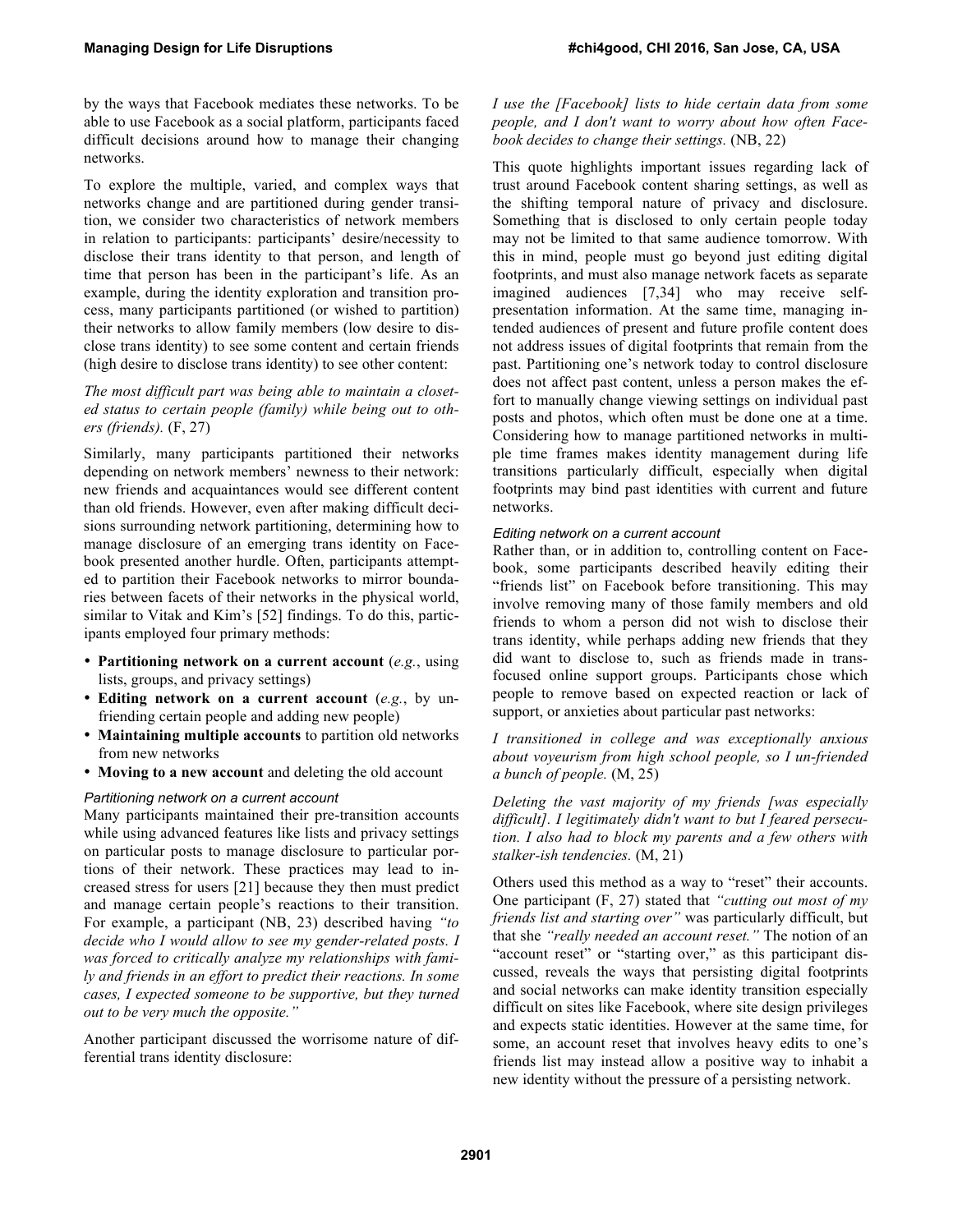Even after distancing themselves from some members of their old network by unfollowing them (which maintains a connection but removes that person's content from the newsfeed), some participants still faced harassment:

*The 'unknown' or 'forgotten' friends -- people from far back in my past who I no longer follow on Facebook but who still have access to my profile, who would pop up and say ... not so supportive things.* (M, 42)

Participants edited the configuration of their Facebook networks as a way of managing anticipated reactions and responses from others to their changing self-presentation, and avoiding harassment and difficult interactions. Disclosure decisions are complex and involve compromises and choices under uncertainty [1]. Those embarking on gender transition cannot accurately predict beforehand who will be supportive; thus, people are often overly cautious when pruning their friends lists.

#### *Maintaining multiple accounts*

Many participants created new accounts to partition their networks into those who knew their current selves and those who knew their past selves. On SNSs, multiple gender presentations can be partitioned in a way that can rarely be done in physical space. This is a way of fully partitioning, for instance, friends to whom one did want to disclose their trans identity, and family to whom one did not, as this participant described:

*I maintained two separate accounts for over a year once I started worrying about how to control information about my identity between my friends that knew and my family that didn't.* (F, 34)

Deciding whom to allow access to the new account was not easy; one participant (NB, 23) stated that *"deciding what groups to allow access to my new profile / blocking family from finding it"* was especially difficult.

Maintaining multiple accounts is an important way of managing non-representative digital footprints, and for some is a way to avoid editing content on the account representing the old identity. However, the networked nature of the platform may provide digital footprints that link the two accounts and that may expose a person's trans identity. One participant (F, 40) stated that the gender transition experience could be improved on Facebook by providing *"better support for two identities. Okay, a Trans\* dropdown means you can mark yourself for your current gender state, but it's better to have a new identity then add people. If you keep the old one, you'll have to be out or purge past pictures, and if you decide to be un-out and become stealth, there's a record in people's minds. Still, if you have two identities, people can identify you by your common friends. There's natural curiosity about these things. Other tools that allow more anonymity are probably better for this."*

Necessarily, as a person begins using a new account more extensively, the new network becomes their primary network. The old account and network may still exist and contain digital footprints of a past identity, but remain partitioned and distant from the new network. However, as this participant points out, maintaining two accounts does not eliminate disclosure concerns. Members of one's old network and members of one's new network may be interconnected, and one's new identity may be discovered by their old network if they do something as small as "liking" a status update on a friend's Facebook page. Not only does Facebook not offer *"support for two identities,"* the site prohibits multiple accounts per person. In contrast, sites that allow anonymous self-presentations may indeed be easier and less constraining online spaces for those with changing identities, as the participant stated above. However, network effects give Facebook a large amount of power. When one's social circle and support network is on Facebook, and when many trans-specific online support groups occur on Facebook, a person in transition may have difficulty leaving the site, despite disclosure concerns and problematic sitemediated networked self-presentation.

Multiple accounts are one way to manage differential identity disclosure during online gender transition. However, digital footprints and changing networks complicate the gender transition experience online, and cause many with liminal identities to have to actively, as one participant (F, 41) described, "*maintain a double life and prevent 'leakage' between online personae."*

#### *Moving to a new account*

Many participants deleted old profiles to free themselves not only of old networks, but also of the digital footprints that persisted on their previous account. One participant (M, 18) stated that Facebook would be friendlier to trans people if the site *"allow[ed] photos to be completely deleted so people don't have to make a new account."* When moving to a new account, online connections to those to whom one does not wish to disclose (*e.g.*, family) are entirely removed, while connections with those to whom one does wish to disclose (*e.g.*, old friends perceived to be supportive) are re-formed through the new account alongside new connections (*e.g.*, new friends made in online support groups).

Erasure of a past identity by deleting an old profile often meant erasure of past networks, whether or not a person intended the new account to be for new friends only. One participant (M, 53) stated, "*I lost the support of longtime friends. That really hurt at first. Many did not come to my new account,"* while for another (F, 29), "*When I made my new profile and deleted my old one, contacting people I had lost touch with was extremely stressful."* Others reported a trade-off between keeping people in their life and being seen the way that they wanted to be seen:

*Deciding to create a new account and delete my old one was very difficult, because I had years of memories from seventh grade and beyond stored there. I had to decide whether it was more important for me to be perceived as*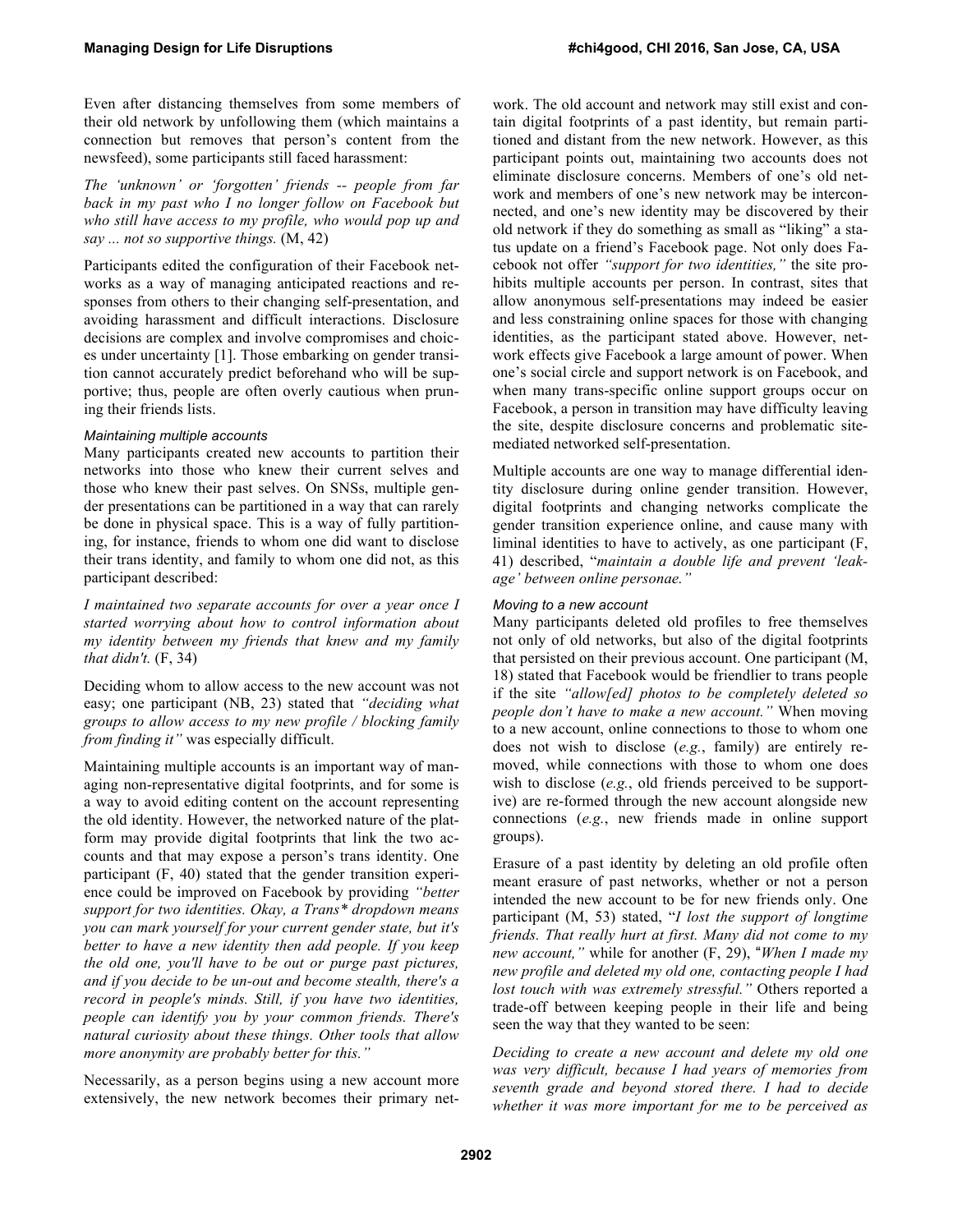## *completely male with new friends or to maintain connections with old friends. I chose the former.* (M, 21)

This participant's experience gives insight into the difficult nature of transitioning and leaving behind one's old identity, memories, and friends. Transition often requires a person to choose between several different selves and representations of self in personal historical digital archives. This participant had to choose between being perceived as completely male among a new network of friends and with few digital footprints to the past (which may even come across as suspicious to some), or risking not being fully perceived as male but maintaining his old friends and digital archives. Being perceived as completely male was placed in direct opposition both to keeping an archive of memories, and to maintaining connections with old friends. For this person, being perceived as completely male was important enough to sacrifice the memories and old friends.

## *Networks after gender transition*

As time passes after transition, many people build new networks that include people who never knew them pretransition, and thus may never know that they are trans. Achievement of such post-transition networks can involve erasure not only of one's previous identity as another gender, but also erasure of one's identity as trans. If a person maintains their original Facebook account rather than starting a new one, digital footprints may give away their trans status to new members of their network:

*As I approached ~4 years into transition, I started a new job. I don't feel totally comfortable adding work friends on Facebook, because most do not know I'm trans and I believe they may find out if I missed an old photo or status.* (M, 30)

Another participant wrestled with how to deal with the challenge of potential disclosure of their old identity to new friends through digital footprints, without erasing their past:

*I've … been constantly worried about whose friend requests I accept … in my largely 'post-transition' professional life ... I don't want to delete or de-tag all pictures of me from before transition because I'd feel like I was trying to be stealth/erase my past, and I'm not. I'm also worried that it'll look weird/raise a red flag with people if I've had a Facebook since 2006 but NO pictures/text until 2011!* (M, 25)

This highlights an interesting case, in which a lack of digital footprints can actually be problematic in relation to the past. To not raise "red flags" with one's new network, people must worry not only about whether to erase past digital artifacts, but also about creating a digital past that appears credible without exposing parts of their identity they do not wish to expose. For example, some desired to share old photos as part of temporally-related social media trends like Throwback Thursday, but felt conflicted about this decision because of new connections:

*Being trans and being on Facebook ... can be difficult to know what parts of my life to share with others ... esp. Throwback Thursday. I want to share those childhood pics!!* (M, 42)

This quote exemplifies how people may struggle to create a digital personal history that makes sense both to them and to the different facets of their networks.

Post-transition, some participants wanted to disclose the new identity to certain family members. However, one participant (F/NB, 31) described *"friending family members who I guessed might be supportive,"* and then becoming *"visible to other family members who probably aren't."*

Participants struggled with managing trans identity disclosure among different networks. Those experiencing other identity transitions, particularly those that may involve incremental disclosures (such as divorce or coming out as gay or lesbian) may face similar difficulties.

## *Networks as Digital Footprints*

Digital footprints include more than just digital artifacts like photos and names; networks themselves, and the people in them, can also be a type of digital footprint. As people change and grow, and particularly during major life transitions, certain people in their networks become closer and others drift away. In the physical world, because friendships take effort to maintain, certain people stay in one's life while others do not. However, on SNSs like Facebook, it takes effort to remove people from networks; thus, online networks contain people who may have otherwise drifted away during an identity transformation. In this research, we make explicit the work that is done to manage and edit networks during identity changes. Network management practices are often similar to practices of managing digital artifacts, such as photos. In both cases, people critically evaluate their digital self-presentation and the potential audiences it will reach, then make difficult decisions around what to keep and what to discard.

# **DISCUSSION**

For many who have experienced major identity transformations like gender transition, managing the past can be painful, particularly when it requires revisiting archives of a no longer representative identity. While a person can curate parts of their digital identity (*e.g.*, un-tagging photos), many other digital artifacts are beyond an individual's control (*e.g.*, photos posted by others). This paper has focused on Facebook, but we move now to discussing digital footprints on SNSs more broadly. Persistent digital footprints often give voice to a past that a person wishes to forget. With online identity transitions, people simultaneously manage both their self-presentation and the stage on which this performance occurs [15]. Here, people manage their selfpresentation by managing the *data* (*e.g*., photos, names, and gender markers) and their stage through the *network* (*e.g.*, by partitioning or editing networks, maintaining multiple accounts, or establishing a new network). Curating data and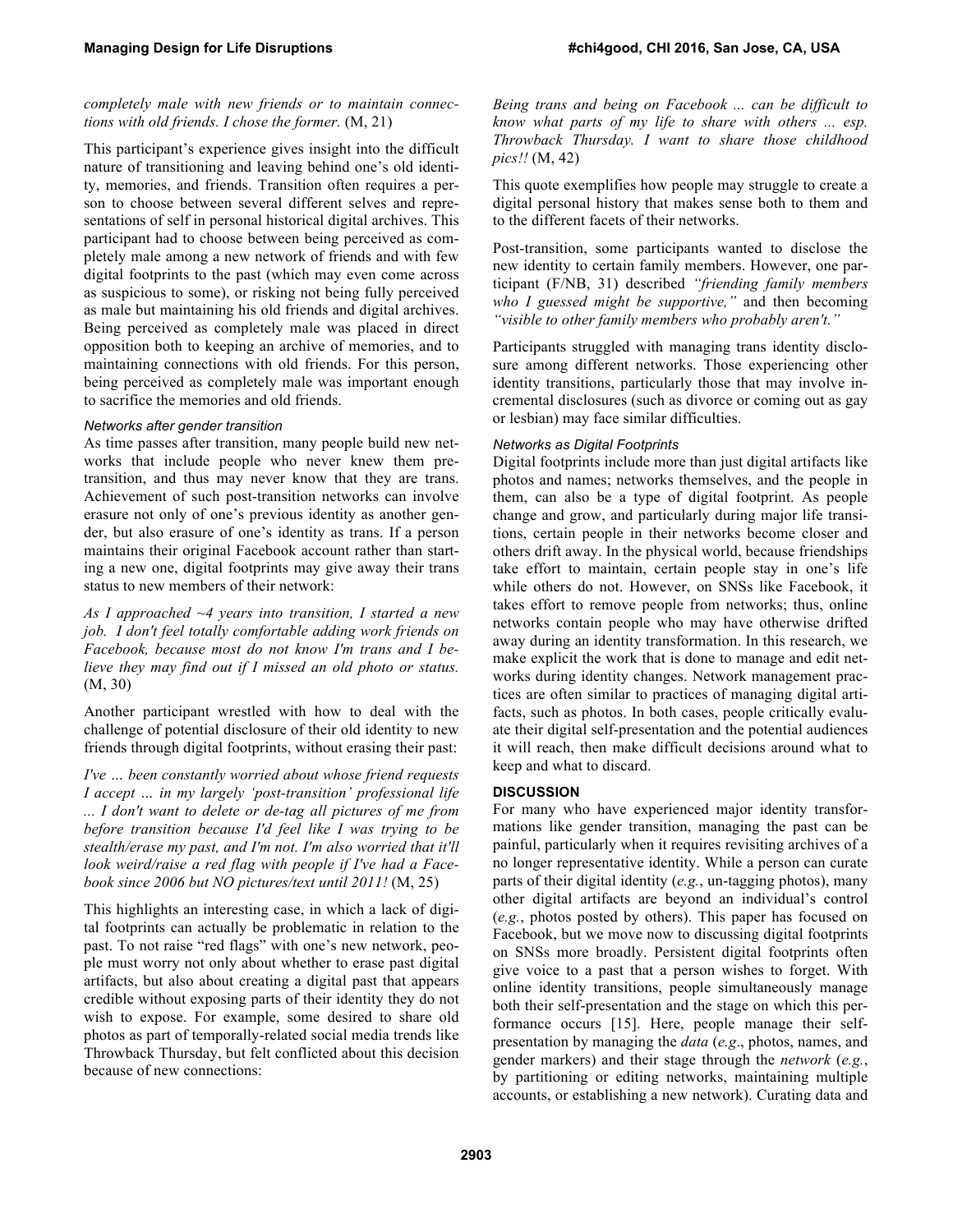friends are often both required to present oneself in a way that meets current needs and circumstances. Presently, digital footprint management involves innumerable and granular edits. In the context of life transitions involving discontiguous identities, requiring people to think deeply about each item may be an undue emotional burden. Without features to remove posts or un-tag oneself from photos *en masse*, people meticulously edit their data and manage their networks, workarounds that are time consuming and potentially emotionally harmful.

Users may have limited agency in presenting identities within SNSs [33] like Facebook that exert power and construct identities [51]. To paraphrase Butler, how can people have agency in identity self-presentation when identities are constructed through systems of power [9]? Within the context of SNSs, the power dynamic Butler describes extends to the entirety of how one presents themselves and their online identity. Butler argued that agency is possible within systems of power, but only through an active and iterative process taking place within the constraints of the system [9]. Thus, people can exert some agency in representing their changing identities on SNSs, but this agency is subject to the constraints of the site.

Beyond issues of personal agency in managing digital footprints, our analysis highlights several challenges in controlling digital footprints associated *with a platform*. First, platforms change over time, resulting in shifting of digital footprints *from the past*. How data are presented, archived, and stored on platforms determines the meaning of these data [6,23]. Persisting digital footprints bring past identities into the present, in a way that is not only personally difficult, but also may display data in a way that shifts its meaning. A status update from 2007 does not mean the same thing when encountered in 2015. This is especially true when a person's identity has changed substantially.

Second, during and after an identity transition, networks and digital footprints will continue to shift over time *into the future*. Our analysis highlights the complex nature of control over one's online identity and the digital artifacts and networks that comprise it. People are afforded many different means of managing their digital footprints and networks, but changes may not stick. A person can un-tag themself from photos, but may be re-tagged later. One can delete their own photos, but managing photos uploaded by friends is a complicated and stressful process [32,44]. Managing networks is similarly contingent. People prune their friends list for many different reasons, and may not even intend to remove people permanently. Past friendships often remain as digital footprints in the form of co-occurrences in photos, old posts that both were tagged in, old messages, and mutual friends. Even if a person transitions to a new account, they may receive friend requests from members of their old network, and they may accept them. Digital footprints and the networks that surround them continue to shift over time, long after an identity transition.

Several implications for design emerged from our study, including suggestions from participants and those identified through analysis. To effectively serve those with complicated relationships to their pasts, SNSs should allow for mass un-tagging of digital artifacts representative of a past identity, and should allow names, profile pictures, and status markers (*e.g.*, gender, relationship status, interested in) to display differently to different facets of a person's network. In addition to these relatively surface-level fixes, HCI researchers and designers should also consider more deeply the ways that platforms are designed to encourage sharing and reflection and to maintain vast social networks with little effort. Our work demonstrates how this can be painful for some. Designing for forgetting and decay [2,35,39,46] are key areas for future design work. Mayer-Schönberger argued that perhaps we should give digital information an expiration date, to allow ourselves to forget things [35]. Along the same lines, what if an SNS required explicit work to maintain old photos and posts, rather than maintaining a personal archive by default? What would it look like for an SNS to be oriented toward people drifting away over time, as happens naturally in the physical world? Providing empirical understanding of the complex nature of managing digital footprints and networks during identity transition is an important first step toward designing for social forgetting and decay.

# **CONCLUSION**

This paper reflects on the ways that digital footprints representative of a past identity, and the networks surrounding that past identity, often persist even in cases when people wish to forget that past. These results are based on an empirical analysis of experiences reported by 283 people who changed gender while using Facebook. Online data, in the form of photos, names, and gender markers, can provide a link between one's social network and their previous identity, which can be problematic when trying to separate from that identity. Thus, during identity transitions, people attempt to manage this link both by editing self-presentational data, and by editing the configuration of the network itself. People manage networks by partitioning or editing the network of people on a current account, maintaining multiple accounts, or moving entirely to a new account. In this way, networks themselves become a type of digital footprint. Because SNSs are often designed to support persistence of networks and engagement with the past, those who wish to edit digital artifacts and friends lists must do so manually, which is time consuming and can be emotionally painful. Designing explicitly for forgetting in addition to remembering is an important future design challenge.

## **ACKNOWLEDGEMENTS**

We thank our participants for sharing their experiences with us, and Nazanin Andalibi, Isley Gao, Martha Feldman, Melissa Mazmanian, members of STAR, and anonymous reviewers for their generous help and support with this paper. This work was funded in part by NSF GRFP, UCI FMP and Kling Fellowships, and the Kleist Endowment.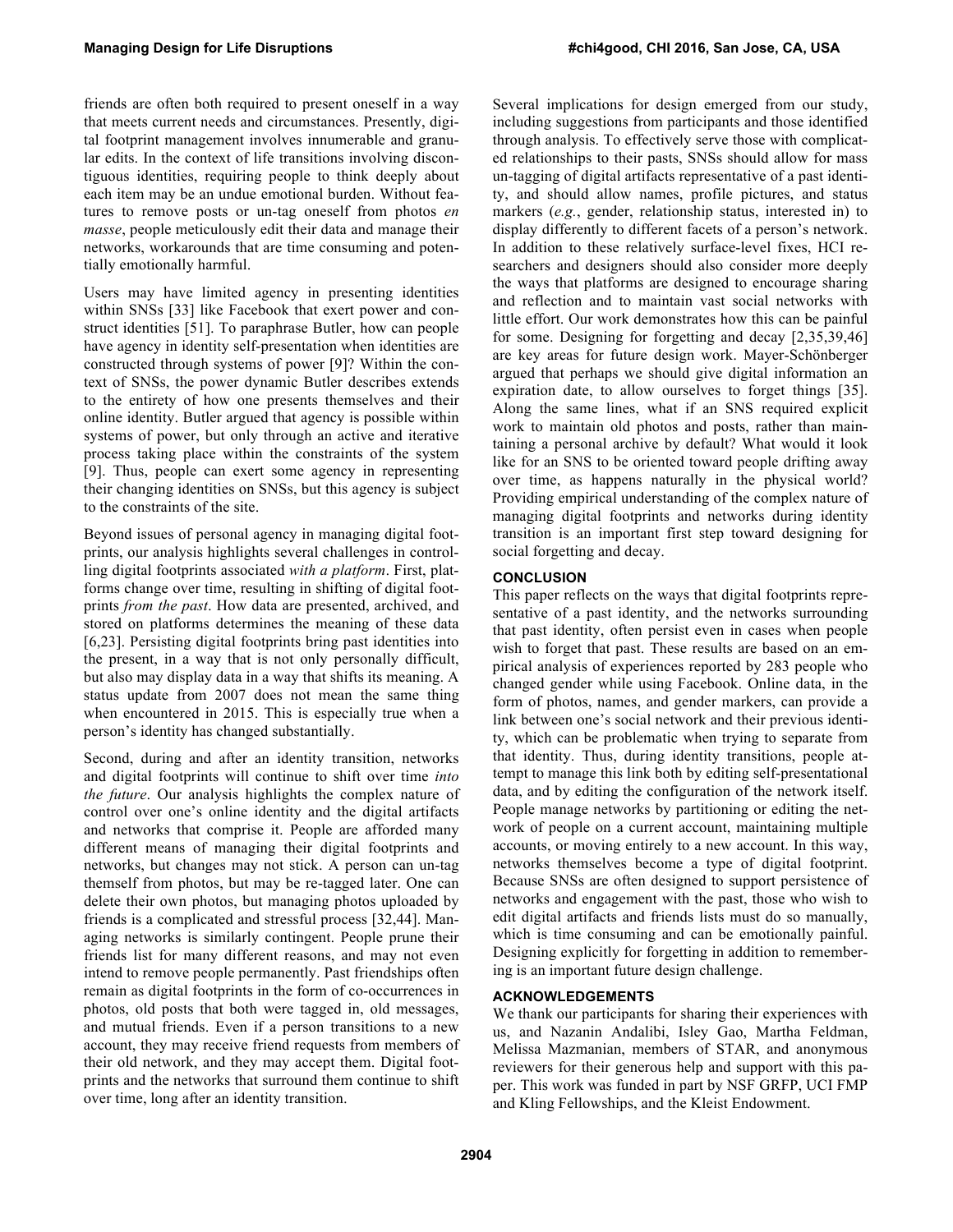# **REFERENCES**

1. Shane Ahern, Dean Eckles, Nathaniel S. Good, Simon King, Mor Naaman, and Rahul Nair. 2007. Overexposed?: Privacy patterns and considerations in online and mobile photo sharing. *Proceedings of the SIGCHI Conference on Human Factors in Computing Systems*, ACM, 357–366.

http://doi.org/10.1145/1240624.1240683

- 2. Oshrat Ayalon and Eran Toch. 2013. Retrospective privacy: Managing longitudinal privacy in online social networks. *Proceedings of the Ninth Symposium on Usable Privacy and Security*, ACM, 4:1–4:13. http://doi.org/10.1145/2501604.2501608
- 3. Lujo Bauer, Lorrie Faith Cranor, Saranga Komanduri, et al. 2013. The post anachronism: The temporal dimension of Facebook privacy. *Proceedings of the 12th ACM Workshop on Privacy in the Electronic Society*, ACM Press, 1–12. http://doi.org/10.1145/2517840.2517859
- 4. Peter L. Berger and Thomas Luckmann. 1966. *The social construction of reality*. Penguin Books.
- 5. Andrew Besmer and Heather Richter Lipford. 2010. Moving beyond untagging: Photo privacy in a tagged world. *Proceedings of the SIGCHI Conference on Human Factors in Computing Systems*, ACM, 1563–1572. http://doi.org/10.1145/1753326.1753560
- 6. Geoffrey C. Bowker. 2008. *Memory Practices in the Sciences*. MIT Press.
- 7. danah boyd. 2008. Taken Out of Context: American Teen Sociality in Networked Publics.
- 8. danah boyd. 2010. Social network sites as networked public: Affordances, dynamics, and implications. In *Networked Self: Identity, Community, and Culture on Social Network Sites*, Zizi Papacharissi (ed.). Routledge, 39–58.
- 9. Judith Butler. 1993. *Bodies That Matter: On the Discursive Limits of "Sex."* Routledge.
- 10.Sheldon Cohen, Tom Kamarck, and Robin Mermelstein. 1983. A global measure of perceived stress. *Journal of Health and Social Behavior* 24, 4: 385–396. http://doi.org/10.2307/2136404
- 11.Juliet Corbin and Anselm Strauss. 2008. *Basics of Qualitative Research: Techniques and Procedures for Developing Grounded Theory*. Sage.
- 12.José van Dijck. 2008. Digital photography: Communication, identity, memory. *Visual Communication* 7, 1: 57– 76. http://doi.org/10.1177/1470357207084865
- 13.Maeve Duggan, Nicole B. Ellison, Cliff Lampe, Amanda Lenhart, and Mary Madden. 2014. Social Media Update 2014. *Pew Research Center: Internet, Science & Tech*. Retrieved December 21, 2015 from http://www.pewinternet.org/2015/01/09/social-mediaupdate-2014/
- 14.Doménique van Gennip, Elise van den Hoven, and Panos Markopoulos. 2015. Things that make us reminisce: Everyday memory cues as opportunities for interaction design. *Proceedings of the SIGCHI Conference on Human Factors in Computing Systems*, ACM Press, 3443–3452. http://doi.org/10.1145/2702123.2702460
- 15.Erving Goffman. 1959. *Presentation of Self in Everyday Life*. Doubleday Anchor Books, New York, NY.
- 16.Jane Gruning, Julia Bullard, and Melissa Ocepek. 2015. Medium, access, and obsolescence: What kinds of objects are lasting objects? *Proceedings of the 33rd Annual ACM Conference on Human Factors in Computing Systems*, ACM, 3433–3442. http://doi.org/10.1145/2702123.2702238
- 17.Rebecca Gulotta, Haakon Faste, and Jennifer Mankoff. 2012. Curation, provocation, and digital identity: Risks and motivations for sharing provocative images online. *Proceedings of the SIGCHI Conference on Human Factors in Computing Systems*, ACM, 387–390. http://doi.org/10.1145/2207676.2207729
- 18.Rebecca Gulotta, William Odom, Jodi Forlizzi, and Haakon Faste. 2013. Digital artifacts as legacy: Exploring the lifespan and value of digital data. *Proceedings of the SIGCHI Conference on Human Factors in Computing Systems*, ACM, 1813–1822. http://doi.org/10.1145/2470654.2466240
- 19.Rebecca Gulotta, Alex Sciuto, Aisling Kelliher, and Jodi Forlizzi. 2015. Curatorial agents: How systems shape our understanding of personal and familial digital information. *Proceedings of the 33rd Annual ACM Conference on Human Factors in Computing Systems*, ACM, 3453–3462. http://doi.org/10.1145/2702123.2702297
- 20.Oliver L. Haimson, Anne E. Bowser, Edward F. Melcer, and Elizabeth F. Churchill. 2015. Online inspiration and exploration for identity reinvention. *Proceedings of the 33rd Annual ACM Conference on Human Factors in Computing Systems*, ACM, 3809–3818. http://doi.org/10.1145/2702123.2702270
- 21.Oliver L. Haimson, Jed R. Brubaker, Lynn Dombrowski, and Gillian R. Hayes. 2015. Disclosure, stress, and support during gender transition on Facebook. *Proceedings of the 18th ACM Conference on Computer Supported Cooperative Work & Social Computing*, ACM, 1176–1190. http://doi.org/10.1145/2675133.2675152
- 22.Laura Horak. 2014. Trans on YouTube: Intimacy, visibility, temporality. *TSQ: Transgender Studies Quarterly* 1, 4: 572–585. http://doi.org/10.1215/23289252- 2815255
- 23.Nancy Van House and Elizabeth F. Churchill. 2008. Technologies of memory: Key issues and critical perspectives. *Memory Studies* 1, 3: 295–310. http://doi.org/10.1177/1750698008093795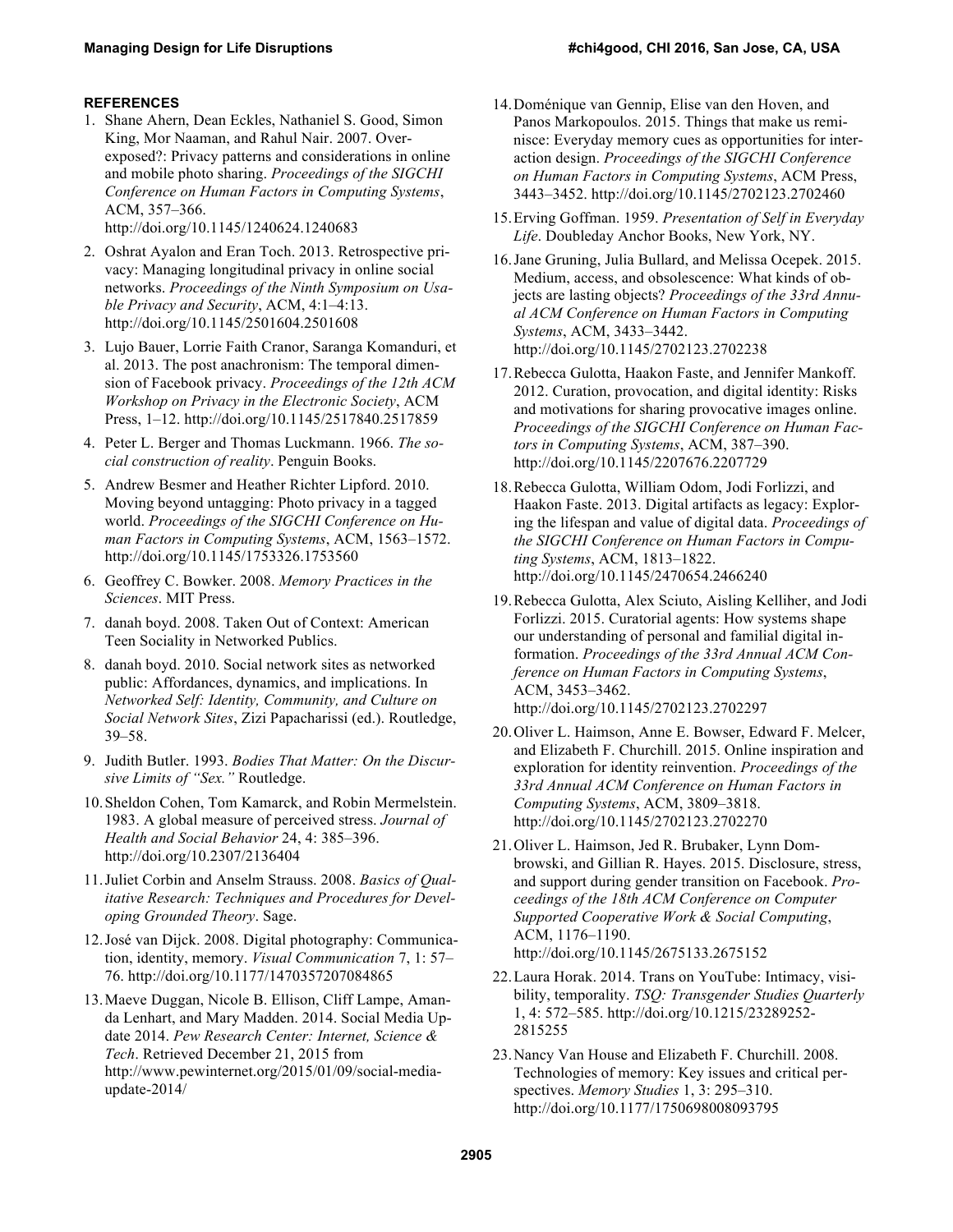- 24.Adam N. Joinson. 2001. Self-disclosure in computermediated communication: The role of self-awareness and visual anonymity. *European Journal of Social Psychology* 31, 2: 177–192.
- 25.Meg Leta (Ambrose) Jones. 2012. It's about time: Privacy, information lifecycles, and the right to be forgotten. Social Science Research Network, Rochester, NY. Retrieved August 6, 2015 from http://papers.ssrn.com/abstract=2154374
- 26.Joseph "Jofish" Kaye, Janet Vertesi, Shari Avery, et al. 2006. To have and to hold: Exploring the personal archive. *Proceedings of the SIGCHI Conference on Human Factors in Computing Systems*, ACM, 275–284. http://doi.org/10.1145/1124772.1124814
- 27.Bert-Jaap Koops. 2011. Forgetting footprints, shunning shadows: A critical analysis of the "right to be forgotten" in big data practice. Social Science Research Network, Rochester, NY. Retrieved August 6, 2015 from http://papers.ssrn.com/abstract=1986719
- 28.Priya Kumar. 2014. A Digital Footprint From Birth: New Mothers' Decisions to Share Baby Pictures Online.
- 29.Priya Kumar and Sarita Schoenebeck. 2015. The modern day baby book: Enacting good mothering and stewarding privacy on Facebook. *Proceedings of the 18th ACM Conference on Computer Supported Cooperative Work & Social Computing*, ACM, 1302–1312. http://doi.org/10.1145/2675133.2675149
- 30.Karen Locke, Martha S. Feldman, and Karen Golden-Biddle. 2015. Discovery, validation, and live coding. In *Handbook of Qualitative Organizational Research: Innovative Pathways and Methods*, Kimberly D. Elsbach and Roderick M. Kramer (eds.). Routledge, 371-380.
- 31.S. F. Lovibond and Peter F. Lovibond. 1995. *Manual for the Depression Anxiety Stress Scales*. Psychology Foundation.
- 32.Catherine C. Marshall and Frank M. Shipman. 2015. Exploring the ownership and persistent value of Facebook content. *Proceedings of the 18th ACM Conference on Computer Supported Cooperative Work & Social Computing*, ACM Press, 712–723. http://doi.org/10.1145/2675133.2675203
- 33.Alice E. Marwick. 2005. I'm more than just a Friendster profile: Edentity, authenticity, and power in social networking services. Association for Internet Researchers 6.0, October 5- 9.
- 34.Alice E. Marwick and danah boyd. 2011. I tweet honestly, I tweet passionately: Twitter users, context collapse, and the imagined audience. *New Media & Society* 13, 1: 114–133. http://doi.org/10.1177/1461444810365313
- 35.Viktor Mayer-Schönberger. 2009. *Delete: The Virtue of Forgetting in the Digital Age*. Princeton University Press.
- 36.George Herbert Mead. 1934. *Mind, Self, and Society: From the Standpoint of a Social Behaviorist*. University of Chicago Press.
- 37.Edited by Paul Muljadi. *Digital Marketing Handbook*. Paul Muljadi.
- 38.Helen Nissenbaum. 2004. Privacy as contextual integrity. *Washington Law Review* 79: 119.
- 39.Alexander Novotny. 2015. Signs of time: Designing social networking site profile interfaces with temporal contextual integrity. In *Human Aspects of Information Security, Privacy, and Trust*, Theo Tryfonas and Ioannis Askoxylakis (eds.). Springer International Publishing, 547–558.
- 40.William Odom, Richard Banks, David Kirk, Richard Harper, Siân Lindley, and Abigail Sellen. 2012. Technology heirlooms?: Considerations for passing down and inheriting digital materials. *Proceedings of the SIGCHI Conference on Human Factors in Computing Systems*, ACM, 337–346. http://doi.org/10.1145/2207676.2207723
- 41.Leysia Palen and Paul Dourish. 2003. Unpacking "privacy" for a networked world. *Proceedings of the SIGCHI Conference on Human Factors in Computing Systems*, ACM, 129–136. http://doi.org/10.1145/642611.642635
- 42.S. Tejaswi Peesapati, Victoria Schwanda, Johnathon Schultz, Matt Lepage, So-yae Jeong, and Dan Cosley. 2010. Pensieve: Supporting everyday reminiscence. *Proceedings of the SIGCHI Conference on Human Factors in Computing Systems*, ACM, 2027–2036. http://doi.org/10.1145/1753326.1753635
- 43.Andrea Peterson. 2014. Facebook's "Year in Review" app swings from merely annoying to tragic. *The Washington Post*. Retrieved May 5, 2015 from http://www.washingtonpost.com/blogs/theswitch/wp/2014/12/26/facebooks-year-in-review-appswings-from-merely-annoying-to-tragic/
- 44.Radiolab. The Trust Engineers. Retrieved May 21, 2015 from http://www.radiolab.org/story/trust-engineers/
- 45.Jeffrey Rosen. 2012. The right to be forgotten. *Stanford Law Review Online* 64: 88.
- 46.Corina Sas and Steve Whittaker. 2013. Design for forgetting: Disposing of digital possessions after a breakup. *Proceedings of the 2013 ACM Annual Conference on Human Factors in Computing Systems*, ACM, 1823– 1832. http://doi.org/10.1145/2466110.2466241
- 47.Victoria Schwanda Sosik, Xuan Zhao, and Dan Cosley. 2012. See friendship, sort of: How conversation and digital traces might support reflection on friendships. *Proceedings of the ACM 2012 Conference on Computer Supported Cooperative Work*, ACM, 1145–1154. http://doi.org/10.1145/2145204.2145374
- 48.Susan Stryker. 2009. *Transgender History*. Seal Press.